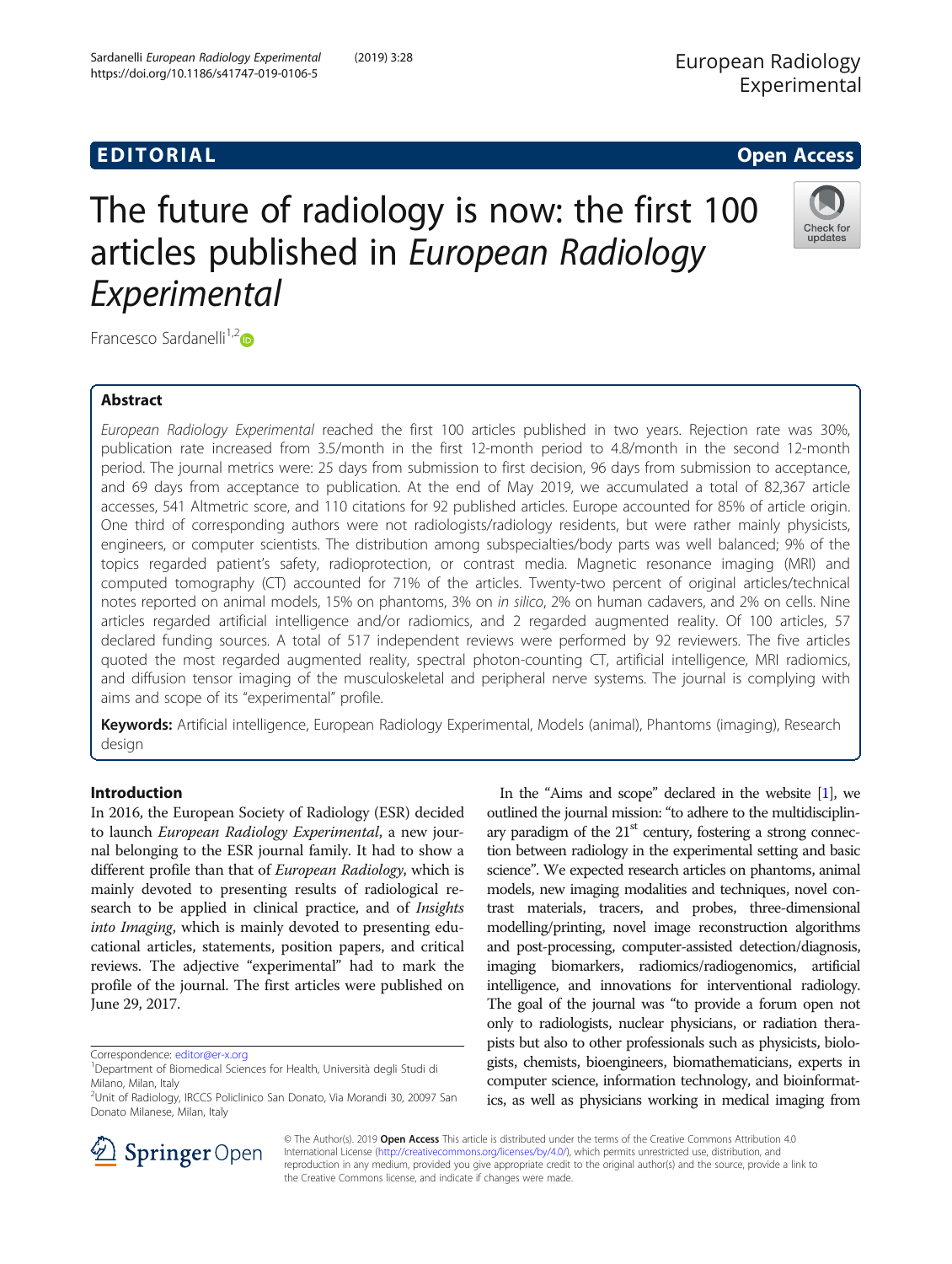other medical specialties such as pathologists, geneticists, neurologists, surgeons, cardiologists, and many more". We tried to fit with these aims by composing an Editorial Board (EB) that includes non-radiologists who currently represent more than one third (36%) of the members.

Following the trend of scientific publishing towards a higher accessibility of the results of research [\[2](#page-5-0)], similarly to Insights into Imaging, European Radiology Experimental was created as an online only, open access journal, with the big advantage of having ESR coverage of the article processing charge available for active ESR members that do not belong to institutions already providing the coverage because of a special agreement with the publisher.

In approximately two years, the journal reached the milestone of the first 100 articles published. In the meantime, it has been officially indexed by: Elton B. Stephens Co. Discovery Service [[3\]](#page-5-0); Directory of Open Access Journals [\[4](#page-5-0)]; Google Scholar [[5\]](#page-5-0); International Nuclear Information System Atomindex [[6](#page-5-0)]; Medline [[7\]](#page-5-0); Online Computer Library Center WorldCat Discovery Service [[8\]](#page-5-0); ProQuest, ExLibris Primo [[9\]](#page-5-0); ProQuest, ExLibris Summon [[10](#page-5-0)]; PubMedCentral [[11](#page-5-0)].

In this Editorial, these 100 articles are evaluated in order to compare the expectations with the real trend of the journal. As we will see, these 100 articles offer a view on ongoing innovations in radiology.

### Submission, publication, rejection rate, and journal metrics

The first 100 articles were published from the end of June 2017 to approximately the same date in 2019. Overall, in this time period, we had 142 submissions and 42 rejections resulting in a rejection rate of 30%. The rate of publication raised from about 3.5/month in the first 12-month period to about 4.8/month in the second one. In 2018, the only year we can entirely evaluate, this rate was 3.8, and in the first half of 2019, it was 4.5. The trend is positive.

The journal metrics of manuscript processing are the following (average data): 25 days to first decision for all manuscripts (30 days for reviewed manuscripts only); 96 days from submission to acceptance (including editorial editing); 69 days from acceptance to publication. Thus, for the interval time mainly depending on the reviewing/editorial side (time to first decision and time from acceptance to publication), we have on average about three months of waiting time. These times may be reduced but compare favourably with other journals in the field of medical imaging.

At the end of May 2019, for 92 published articles, we accumulated a total of 82,367 article accesses, 541 Altmetric<sup>1</sup>

score, and 110 citations. Thirty-eight articles were quoted from 1 to 17 times. The trend of new citations was about 4/month during 2018, and about 13/month during the first 5 months of 2019. This citation trend is a good promise for the future.

#### Geographic and professional origin of articles

Table [1](#page-2-0) shows the geographic origin of the corresponding authors. As expected, Europe was the major contributor, with Italy, Germany, Switzerland, and The Netherlands each providing over 10 articles, ranking them at the top as well. Interestingly, North America and Asia each provided 7 articles, creating a balance between them.

Table [2](#page-3-0) shows the diversity in professional profiles of the corresponding authors. More than half of them were radiologists, and 15 were radiology residents (showing that the journal is attractive for the next generation of radiologists). In agreement with the aims and scope of the journal, the remaining 32 authors were other professionals, notably physicists, engineers, and computer scientists. Overall, about one third of corresponding authors were neither radiologists nor radioology residents.

#### Article type, content, and funding

Important issues to be analysed are the type and content of the articles as well as the funding, if applicable, which supported the research.

Article types, the involvement of living humans versus more "experimental" models, and the imaging techniques utilised are reported in Tables [3](#page-3-0), [4](#page-3-0), and [5,](#page-3-0) respectively. As expected, original articles  $(n = 73)$  and technical notes ( $n = 15$ ) revealed new data or preliminary results of new approaches. The distribution among subspecialties/body parts was well balanced, ranging from 7% of Thorax/Lung to 14% of Abdomen/Pelvis and Neuro/Head-neck/Spine, indicating that we are attracting articles from the whole world of medical imaging. Of note, 9% of the articles regarded topics dealing with patient's safety, radioprotection, or contrast media, showing that experimental research is ongoing also on the patient-centred perspective. Magnetic resonance imaging (MRI) and computed tomography (CT) accounted for 71% of the articles.

Table [6](#page-4-0) specifically testifies we are fitting with our "experimental" mission. Forty-four percent of original articles and technical notes were not performed on living humans: 22% on animal models, 15% on phantoms, 3% on in silico, 2% on human cadavers, and 2% on cells. As a special note, we highlight that 9 articles regarded artificial intelligence and/or radiomics, while 2 regarded augmented reality.

Another interesting aspect is the declared funding, shown in Table [7](#page-4-0). It is worth noting that 57 articles had

<sup>&</sup>lt;sup>1</sup>Altmetric Support is a source that tracks online conversations around research outputs wherever they happen: books/book chapters, journal articles, presentations, theses/dissertationsr, reports, conference proceedings, reviews, datasets, working papers, grey literature, etc. [\(https://help.altmetric.com/support/solutions](https://help.altmetric.com/support/solutions))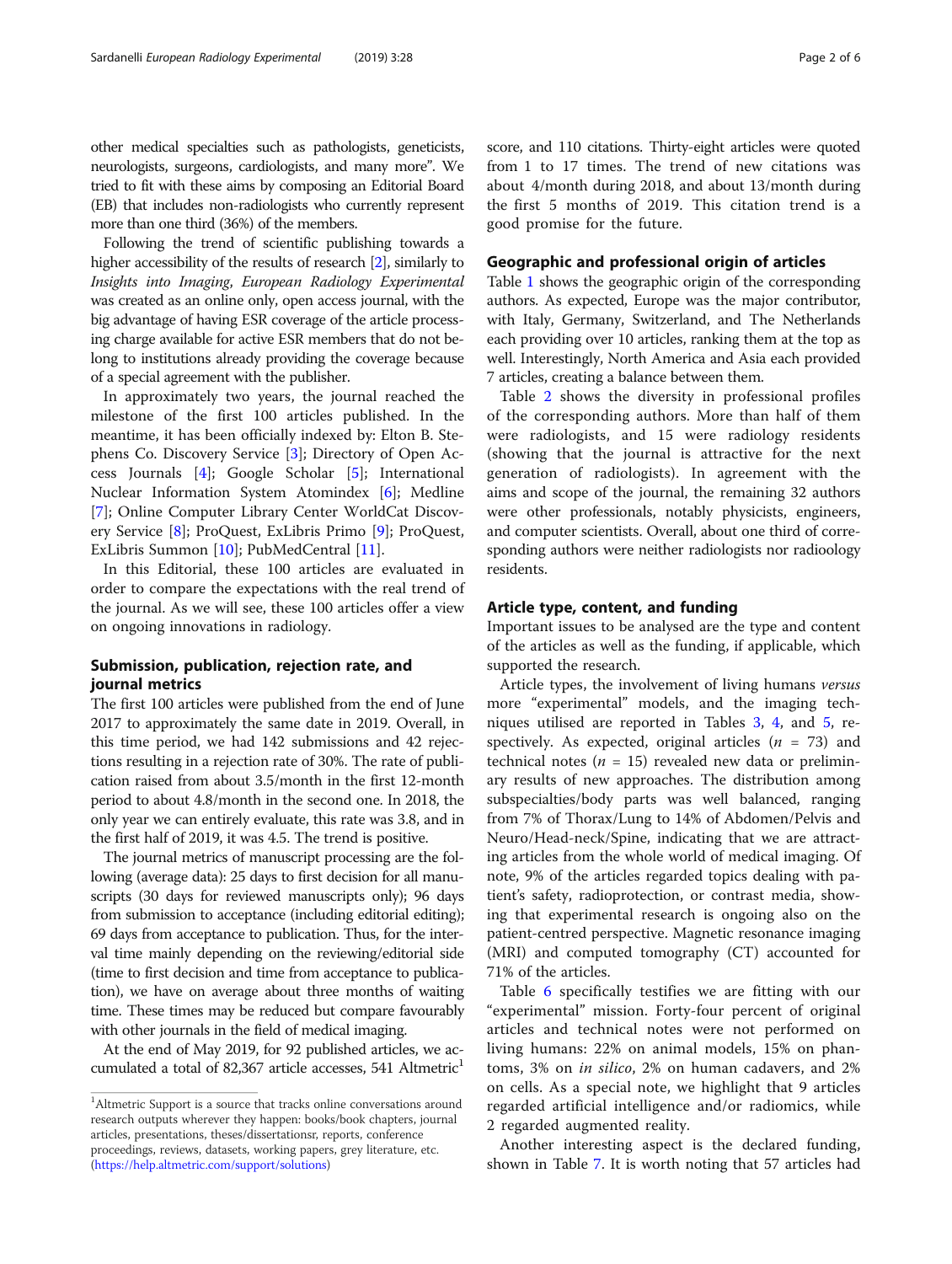<span id="page-2-0"></span>funding sources, indicating that the published data came from institutions which play a substantial role in the international medical imaging research network. The most frequent funding sources were: European Commission and European Research Council, European Union; German Research Foundation and Federal Ministry of Education and Research, Germany; National Heart Lung and Blood Institute, United States; National Institute for Health Research and Medical Research Council, United Kingdom; Ministry of Health, Italy.

#### The peer-review process

The peer-review process is the main core of a journal. The quality of the reviewers is the key factor of success. Multiple models are available today for the review process: single- or double-blind; open; collaborative; post-publication, etc. In my opinion, in a field as large as medical imaging (even though the tendency toward subspecialisation and hyper-specialisation can create relatively narrow research areas), the doubleblind review process remains the best option, limiting biases that are implicitly associated with any judgement of a manuscript. For a medical journal, the condition of good results is not only a good-high quality

Table 1 The first 100 articles published in European Radiology Experimental: geographic origin of the corresponding authors

| ∽<br><br>$\tilde{}$ |                |
|---------------------|----------------|
| Country             | Number         |
| Italy               | 22             |
| Germany             | 14             |
| Switzerland         | 12             |
| The Netherlands     | 11             |
| France              | 8              |
| United Kingdom      | 6              |
| United States       | 6              |
| Ireland             | 5              |
| China               | $\overline{4}$ |
| Spain               | 3              |
| Japan               | $\overline{2}$ |
| Others <sup>a</sup> | 7              |
| Total               | 100            |
| Geographic area     | Number         |
| Europe              | 85             |
| North America       | 7              |
| Asia                | 7              |
| Africa              | 1              |
| Total               | 100            |

<sup>a</sup>One article per each of the following: Austria, Belgium, Canada, Egypt, Finland, South Korea, Sweden

of reviewers, but also a short review time. As mentioned above, we managed to keep this time acceptable.

This was only possible thanks to a tremendous work performed by the reviewers, both members and nonmembers of the EB. I thanked them during the Editorial Board meeting at the European Congress of Radiology 2019 in Vienna. However, I always think that their work is too often obscured and never sufficiently acknowledged. To have 100 articles published, we had 517 independent reviews (423 for the accepted articles, 94 for the rejected articles) from 92 different reviewers. I want to express my gratitude to all of them here, in particular to those who gave their working time to the journal without being EB members, and contributed with ten or more reviews. These colleagues deserve a warm word of thanks: Giovanni Mauri, Milan; Francesco Secchi, Milan; Stefania Rizzo, Lugano; Martin Beeres, Frankfurt; Annamaria Ierardi, Milan; Fabio Galbusera, Milan; and Julian Wichmann, Frankfurt.

#### The five most quoted articles: the future is now

Using the data available from the journal website at the end of May 2019 for the first 92 articles, we obtained high Pearson linear correlation coefficients for the number of citations *versus* the number of online accesses (*r*  $= 0.824$ ) or the Altmetric score ( $r = 0.745$ ), as well as for the number of online accesses versus the Altmetric score  $(r = 0.823)$  (Excel® 2010, Microsoft, RedMond, WA, USA).

Interestingly, among the 100 published articles, the five most quoted articles concerned five different topics that outline the probable future of radiology. Of course, this ranking does not take into account the different exposition time of each article, as recently published papers had a lower probability to be cited. However, the weak inverse correlation of the number of citations with the chronologic order of publication ( $r = -0.228$ ) shows that these articles were indeed the most attractive.

The top ranking is attributed to the article on augmented reality by Philip Pratt et al. [[12\]](#page-5-0), from the Department of Surgery and Cancer, Imperial College London, London, and other departments from the same institution, United Kingdom. The article accumulated 17 citations since January 31, 2018. The title well displays the content: Through the HoloLens™ looking glass: augmented reality for extremity reconstruction surgery using three-dimensional vascular models with perforating vessels. The authors presented six cases of accurate identification, dissection, and execution of vascular pedunculated flaps during reconstructive surgery of the low extremities using preoperative CT angiography to allow the surgeon to see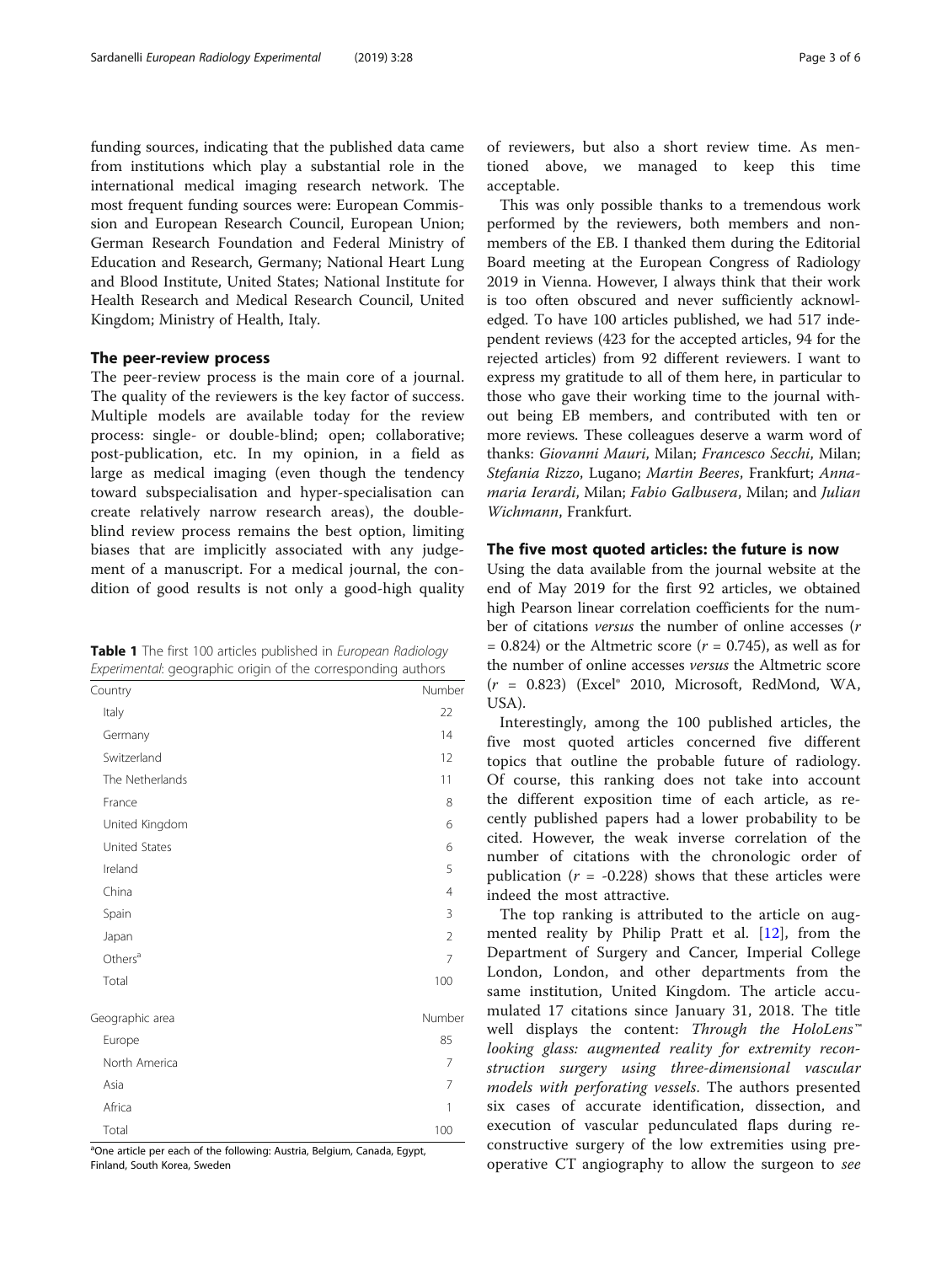<span id="page-3-0"></span>Table 2 The first 100 articles published in European Radiology Experimental: professional profile of the corresponding authors

| Professional profile            | Number |
|---------------------------------|--------|
| Radiologist                     | 53     |
| Radiology resident              | 15     |
| Physicist                       | 10     |
| Engineer/Computer scientist     | 8      |
| Radiology technician            | 3      |
| Other professional <sup>a</sup> | 11     |
| Total                           | 100    |

<sup>a</sup>Neuroscientist, biologist, chemist, nuclear physician, other medical doctor, etc

through the patient's skin and appreciate the underlying anatomy without making a single incision.

The second most quoted article (10 citations since December 22, 2017) regarded the future of CT: the spectral photon-counting era. Daniela Muenzel et al. [\[13](#page-5-0)], from the Department of Diagnostic and Interventional Radiology, Klinikum rechts der Isar, Technical University of Munich, and other institutions in Germany and France, reported a proof-of-concept in silico study on Simultaneous dual-contrast multi-phase liver imaging using spectral photon-counting computed tomography. The authors simulated the complementary distribution in the liver of two contrast agents intravenously injected one after another (a gadolinium- and an iodine-based contrast agent), distinguishing the arterial and portal venous pattern of haemangioma, hepatocellular carcinoma, cyst, and metastasis. Automatic lesion detection performed using a a multidimensional classification algorithm was presented.

The third most quoted paper is a review on the current hot topic of artificial intelligence (AI) in medical imaging [[14](#page-5-0)], coming from my own group at the Department of Radiology, IRCCS Policlinico San Donato, and Università degli Studi di Milano, Italy (9 citations since October 24, 2018). A resident in radiology (Filippo Pesapane), a biomedical engineer (Marina Codari), and myself described

Table 3 The first 100 articles published in European Radiology Experimental: article types

| Article type      | Number         |
|-------------------|----------------|
| Original article  | 73             |
| Technical note    | 15             |
| Narrative review  | 6              |
| Editorial         | $\overline{2}$ |
| Methodology       | 2              |
| Systematic review |                |
| Hypothesis        |                |
| Total             | 100            |

| Experimental. Involved sabspeciaties, boay parts |        |            |  |  |  |
|--------------------------------------------------|--------|------------|--|--|--|
| Subspecialty/Body parts                          | Number | Percentage |  |  |  |
| Abdomen/Pelvis                                   | 16     | 14%        |  |  |  |
| Neuro/Head-neck/Spine                            | 16     | 14%        |  |  |  |
| Interventional                                   | 14     | 12%        |  |  |  |
| Cardiovascular                                   | 12     | 10%        |  |  |  |
| Musculoskeletal                                  | 11     | 9%         |  |  |  |
| Oncology (general)                               | 11     | 9%         |  |  |  |
| Safety/Radioprotection/Contrast media            | 10     | 9%         |  |  |  |
| Breast                                           | 9      | 8%         |  |  |  |
| Thorax/Lung                                      | 8      | 7%         |  |  |  |
| General/Other                                    | 9      | 8%         |  |  |  |
| Total                                            | 116    | 100%       |  |  |  |
|                                                  |        |            |  |  |  |

The total is over 100, due to the possibility of multiple subspecialties/body parts involved in one article

the current scenario of research on AI in radiology (driven by the change from traditional *machine learning* to *deep* learning), with MRI and CT as the most involved techniques and neuroradiology as the most involved subspecialty. The main idea of the article is that radiologists, frontrunners of the digital era in medicine, can guide the current era of AI application to healthcare. They will not be replaced by AI because they hold the key of communication of diagnosis, consideration of patient's values and preferences, medical judgment, quality assurance, education, policy-making, and interventional procedures. The suggestion was to exploit the higher efficiency provided by AI to perform more value-added tasks and to become more visible to patients.

The fourth most quoted paper was authored by Elizabeth J. Sutton et al. [\[15](#page-5-0)] from the Department of Radiology, Memorial Sloan Kettering Cancer Center, New York, NY, USA and several other institutions from the

| Table 5 The first 100 articles published in European Radiology |  |  |  |
|----------------------------------------------------------------|--|--|--|
| Experimental: most involved imaging techniques                 |  |  |  |

| experimental. most involved imaging teemigaes |                |            |  |  |
|-----------------------------------------------|----------------|------------|--|--|
| Imaging technique                             | Number         | Percentage |  |  |
| Magnetic resonance                            | 46             | 41%        |  |  |
| Computed tomography                           | 33             | 30%        |  |  |
| X-ray/Mammography                             | 9              | 8%         |  |  |
| DSA/Fluoroscopy                               | 11             | 10%        |  |  |
| Ultrasound                                    | 6              | 5%         |  |  |
| Optical imaging                               | $\mathfrak{D}$ | 2%         |  |  |
| Positron emission tomography                  | $\mathfrak{D}$ | 2%         |  |  |
| Dual x-ray absorptiometry                     |                | 1%         |  |  |
| Single-photon emission tomography             |                | 1%         |  |  |
| Total                                         | 106            | 100%       |  |  |

The total is over 100, due to the possibility of multiple techniques involved in one article

Table 4 The first 100 articles published in European Radiology Experimental: involved subspecialties/body parts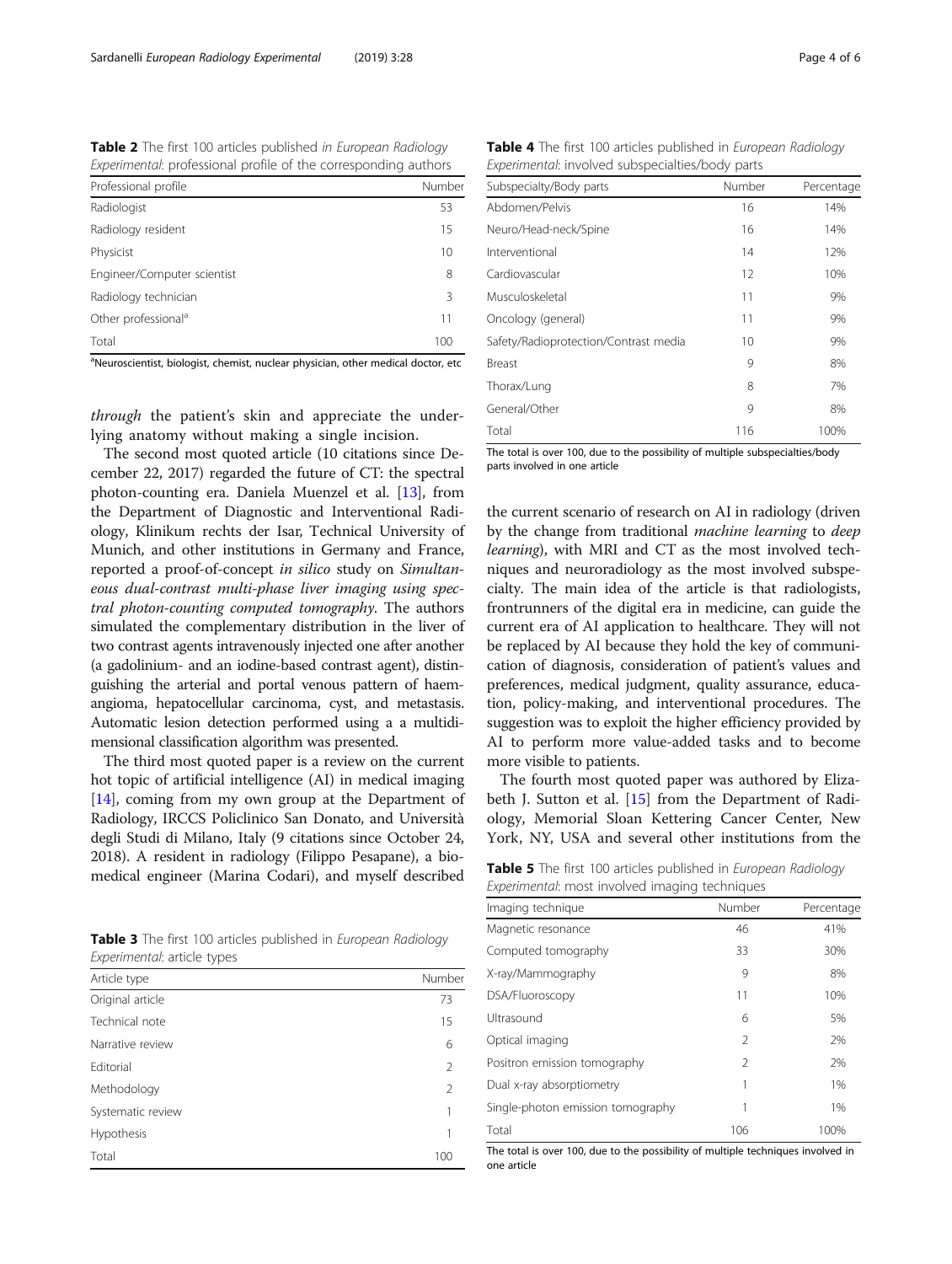| Study object of original articles and technical notes | Number | Percentage |
|-------------------------------------------------------|--------|------------|
| Living humans                                         | 49     | 56%        |
| Human cadavers                                        | 2      | 2%         |
| Cells                                                 | 2      | 2%         |
| Animal models                                         | 19     | 22%        |
| Phantoms                                              | 13     | 15%        |
| In silico                                             | 3      | 3%         |
| Total                                                 | 88     | 100%       |

<span id="page-4-0"></span>Table 6 The first 100 articles published in European Radiology Experimental: studies on living humans and studies on other models

same country. It is entitled Breast MRI radiomics: comparison of computer- and human-extracted imaging phenotypes and has accumulated 8 citations since November 21, 2017. Using the MRI data from The Cancer Genome Atlas project of the National Cancer Institute from 91 breast cancer patients, the authors showed that breast tumour size, shape, and margin extracted by human readers can be replicated by the quantitative computer-extracted radiomics. In the authors' opinion, as computer algorithms continue to be developed, radiology reports will include quantitative metrics resulting from validated computer algorithms.

Finally, Vito Chianca et al. [[16\]](#page-5-0) from the Department of Advanced Biomedical Sciences, Università Federico II, Napoli, and from the Departments of Radiology and Neuroradiology of different university hospitals, Milan, Italy, illustrated the potential of Diffusion tensor imaging (DTI) in the musculoskeletal and peripheral nerve systems. The article has had 8 citations since 30 September 2017. After explaining the concept of anisotropy and water diffusion, DTI, and tractography, the authors reviewed the application of DTI to a spectrum of tissues and clinical conditions: normal muscle tissue; muscle contraction and injury; muscular dystrophy; ligaments; peripheral neuropathies; brachial plexus; cubital and carpal tunnel syndromes; sciatic nerve and piriformis syndromes; and nerve tumours. They concluded that DTI and tractography are promising tools providing useful quantitative information about muscular tissue and peripheral nerves as an adjunct to morphological MRI sequences.

In my first editorial in 2017 [[17\]](#page-5-0), I discussed the potential role of European Radiology Experimental during

Table 7 The first 100 articles published in European Radiology Experimental: funding declarations

| Funding            | Number |
|--------------------|--------|
| Public             | 42     |
| Private            | 8      |
| Public and private | 7      |
| None declared      | 43     |
| Total              | 100    |

the "changing times" we live in. Augmented reality, photon-counting CT, AI, radiomics, and advanced MRI are surely part of these changes. Our journal is an open window pointed towards the future.

#### Perspectives

One interesting perspective is given by the partially unexpected role that our Methodology section has just begun its growth. It hosted a couple of articles describing rationale, design, and protocol of innovative prospective studies, the first [\[18\]](#page-5-0) to investigate the integration of positron emission tomography and dualenergy CT systems for staging and image-based radiation therapy planning of lung cancer, and the second [[19\]](#page-5-0) to explore the role of standard non-electrocardiographically gated chest CT in cardiac assessment (the Cardiac Pathologies in standard chest CT, CaPaCT, study). This could be a positive perspective for the authors and the journal.

We are now working on a new initiative: Thematic Series. These will be original articles and reviews dedicated to hot topics in radiological research, from the lab to the first clinical applications. They will be handled by guest editors. The first one will explore Myocardial tissue characterization in ischemic heart disease. Guest editors will be Akos Varga-Szemes and Pal Suranyi from the Medical University of South Carolina, Charleston, USA. It will be launched very soon while other thematic series are already in preparation.

The next stage in our future will require great efforts to get a higher diversity in the worldwide geographic distribution of the origin of the submissions and of the EB members. In addition, we will pay more attention to gender diversity. Only 5 of the 44 EB members are women: 11% of females is a too low rate, whatever reference we take!

#### Conclusions

As we have seen, European Radiology Experimental had a good commencement. Nothing could have been done without the support of the ESR, which included the key factor of the article processing charge coverage I have mentioned above. But institutions are people who